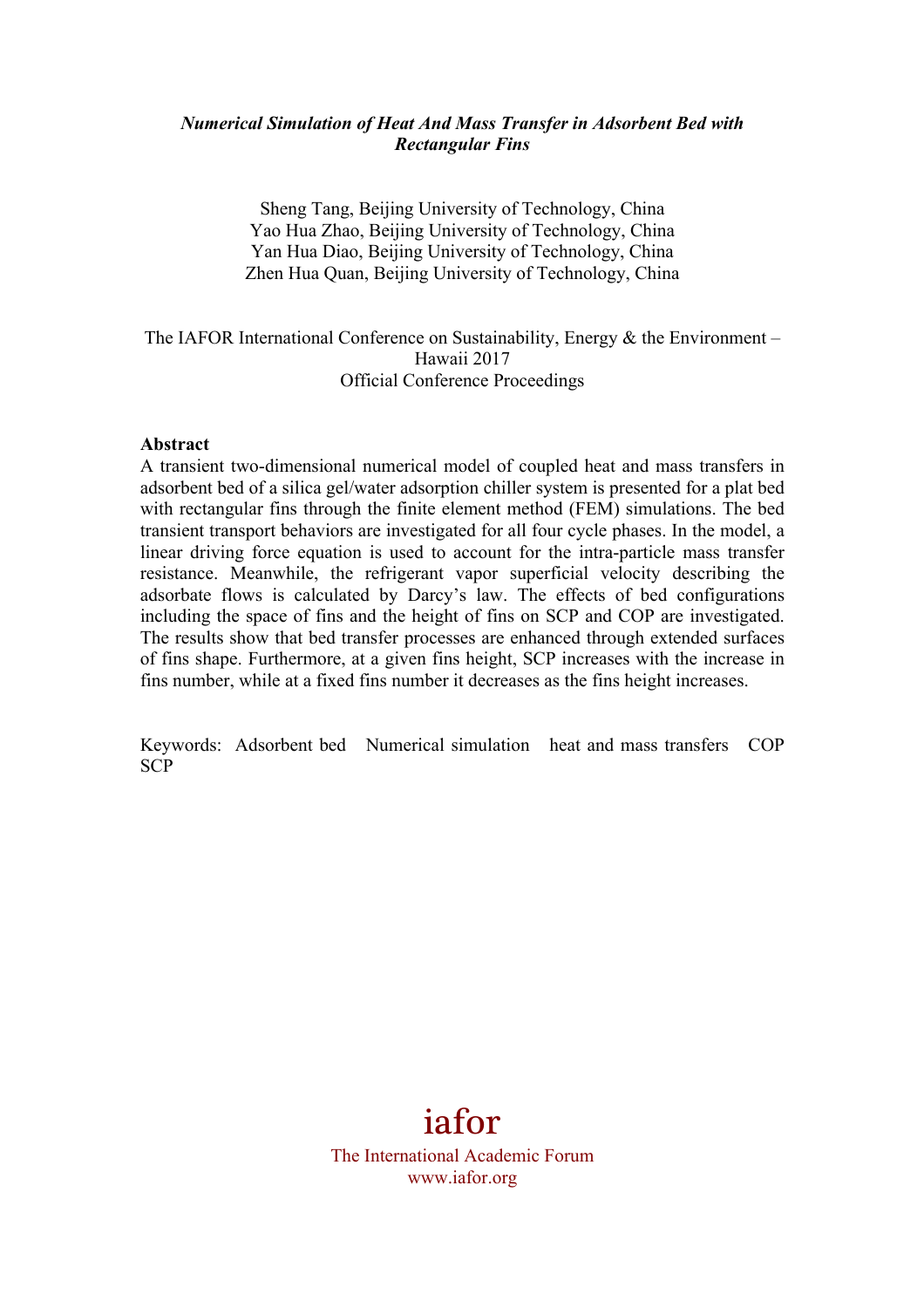# **1. Introduction**

Adsorption cooling has received much attention in recent years due to its low environmental pollution. This technology has no ozone layers depletion potential and global warming potential; moreover it can make use of low temperature thermal source to realize refrigeration directly. Adsorption cooling has many possible uses in the field of refrigeration and air conditioning. However, the values of the specific cooling power (SCP) and coefficient of performance (COP) are much lower than that expected for vapor compression cycles since the poor heat transfer of the adsorbent bed.

One way to improve the heat transfer of the adsorbent bed is to enhance the thermal conductivity of the adsorbent. For instance, Guilleminot [1]added the Metal or graphite powders even foam metal with good thermal conductivity into adsorbent. Gacciola G el al.[2]used PTFE as the agglomerant to solidify the activated carbon powders, then the effective thermal conductivity of adsorbent were improved to the range from 0.13 to 0.20  $W/(m \cdot K)$ 

Cause the main thermal resistance focuses on the side of adsorbent, so increasing the interfacial area for metal-adsorbent contact is the most economic and efficient method to solve this problem. For instance, Guilleminot and Meunier[3] developed a twodimensional numerical model for an adsorption chiller which equipped annular fins, through the model considered the distribution of temperature, but all the mass transfer resistances of the bed were neglected. Chua et al.[4] numerically analyzed a two-bed, silica gel/water adsorption chiller with annular fins. However the interparticle resistances was not considered.

Gong et al[5]. established an adsorption chiller with annular fins filled with the composite adsorbent that mixing lithium chloride and silica gel. A mathematical model was also developed to analyze the heat and mass transfer in the bed, even though the intra particle mass transfer resistance was considered, the pressure assumed to be constant throughout the bed.

Ilis et al. [6]presented a transient two-dimensional model to represent the heat and mass transfer in an annular adsorbent bed assisted with axial fins. Through ignoring the distribution of the pressure in the bed, the model was simplified by neglecting the convective effects of refrigerant vapor throughout the bed. meanwhile, the governing equations were non-dimensionalised to reduce the mumber of governing parameters, and the bed performance was examined based on the four non-dimensional groups

Yang [7]developed a model on heat and mass transfer in an adsorbent bed with annular fins by using a lumped parameter method to discuss temperature variation and adsorbate distribution. San modeled a multi-bed adsorption heat pump with a platefins heat exchangers to calculate the optimum cycle time corresponding to the maximum specific cooling power.

Zhang and Wang[8] developed a three-dimensional model for investigating the pressure and gas flow through the bed using the LDF model for intraparticle mass transport. The relationships of coefficient of performance (COP), specific cooling power (SCP) and longitudinal fins were examined. They found that both COP and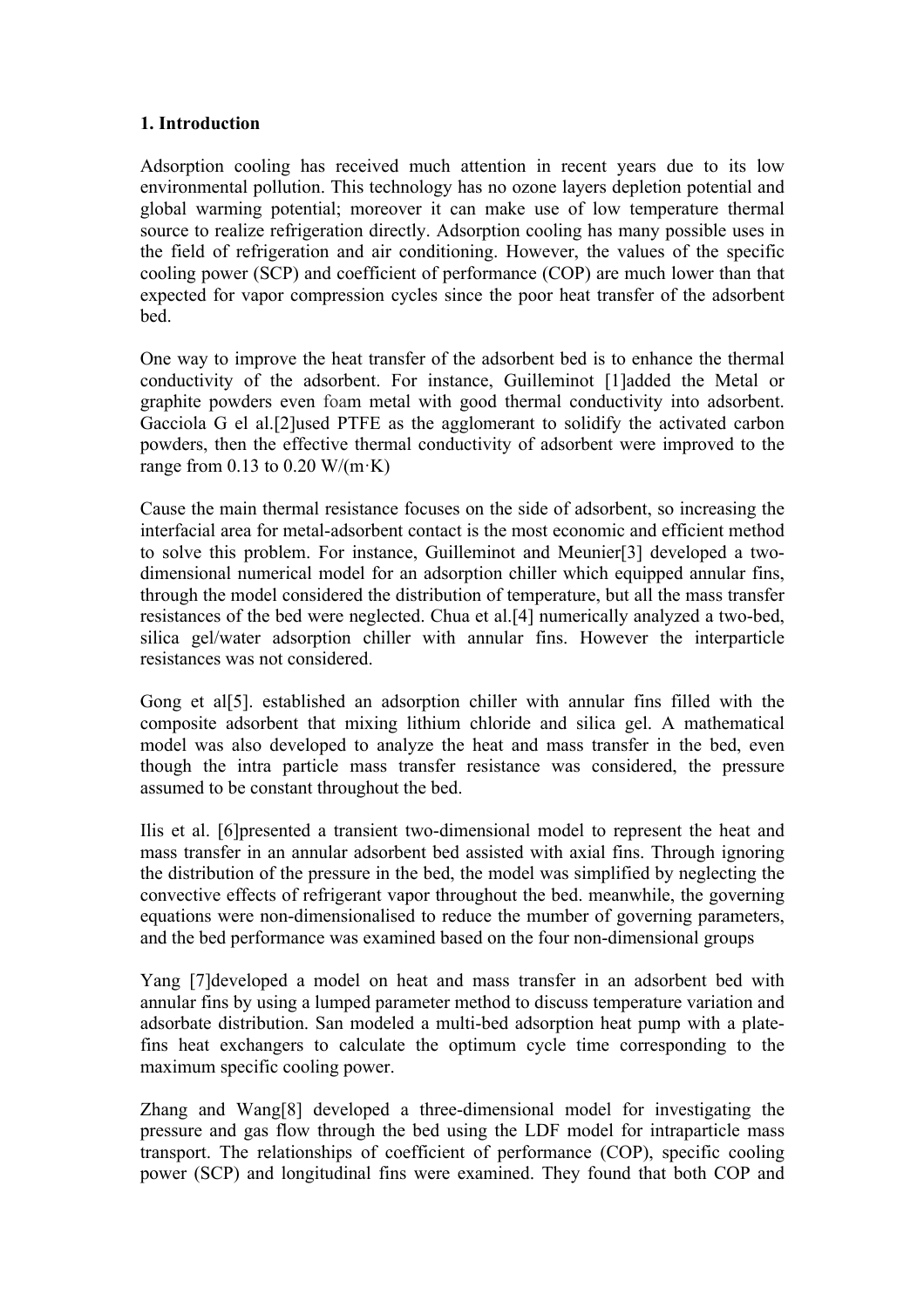SCP are improved by using longitudinal fins. Li et al. numerical investigated the optimum fins spacing and height. It is found that using the optimized fins spacing and height in the adsorber can produce 2 times cold heat output as much as the previous system.

In fact, there are some detailed researches has been investigated, such as Hamid Niazamnd [9]et al. performed a transient two-dimensional numerical model of combined heat and mass transfer in the adsorbent bed of a silica gel/water with annular fins. Temperature, Velocity of refrigeration vapor and concentration field inside the bed were examined in detail. However, both Li Zhi Zhang's and Hamid Niazmnd's researches, The governing equations contained the heat transfer coefficient at the interface between the metal tube and thermal fluid calculating by the correlation from Dittus and Boelter, but the correlation is just viable in the circular tube, and it is possible that there is no correlation in the existing literatures for what tube in your research with special structure. Actually, it can be detailedly and correctly calculated by the method of conjugate heat transfer.

This literature review shows that no study has been performed by considering the conjugate heat transfer at the interface between the metal tube and thermal fluid

In this paper, a two-dimensional symmetric non-equilibrium mode which takes into account both the internal and the external mass transfer resistance in the adsorbent of an adsorption cooling system.is proposed. The influences of the bed configurations such as the spaces, height and thickness of fins on the system performance are significantly investigated through the finite element method (FEM) simulations.

# **2. Mathematical model**

A diagrammatic drawing of heat exchanger with fins as an adsorbent bed is shown in Fig.1.heating and cooling required for the adsorbent are supplied by thermal fluid through a metal tube. The spaces between fins are filled with adsorbent. Furthermore, the parameter values and operating conditions used in this model is shown in Table.1.



Fig.1 adsorbent bed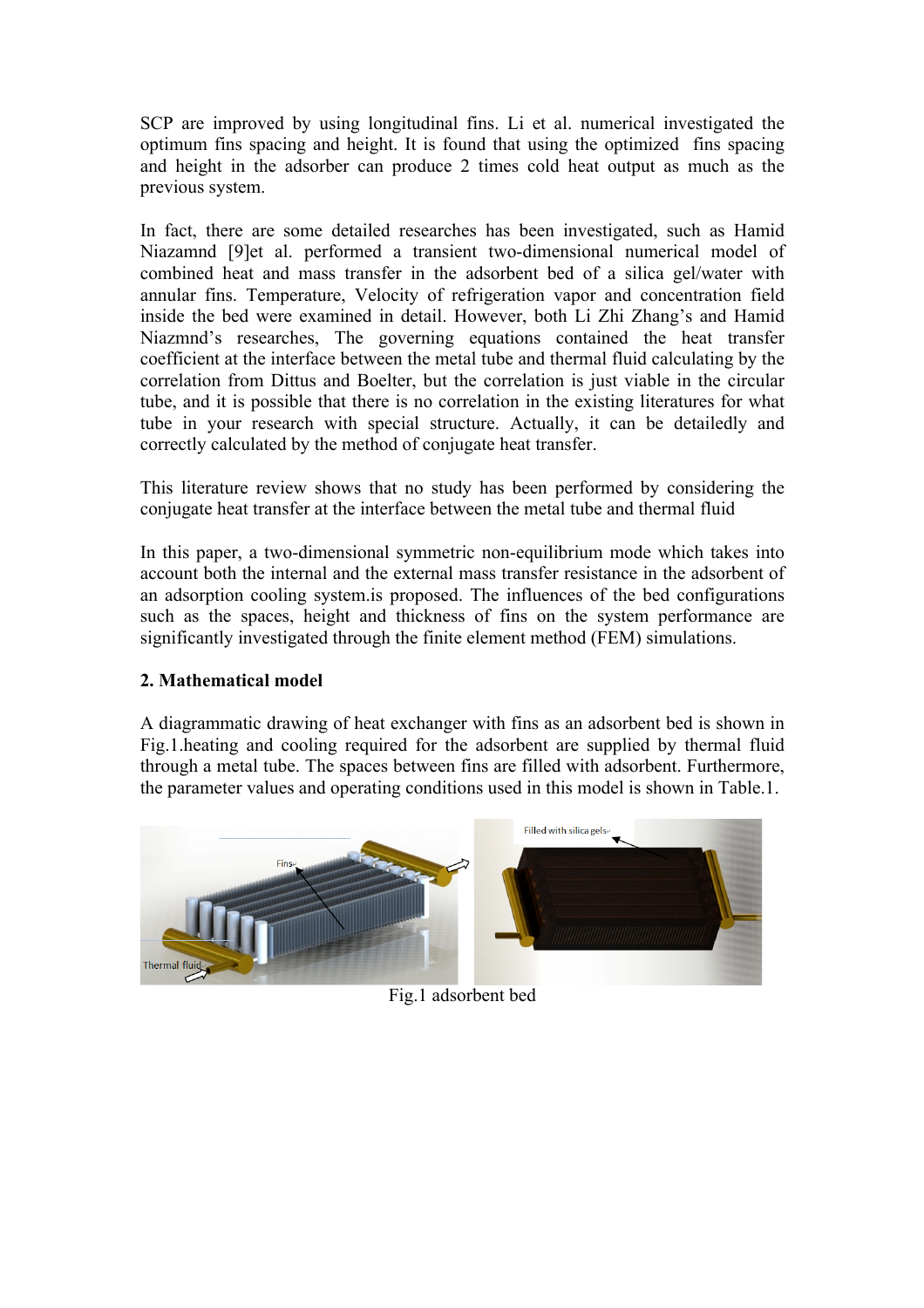| Parameter                  | Symbol                  | Value                            |
|----------------------------|-------------------------|----------------------------------|
| Length of adsorbent bed    | L                       | 120mm                            |
| Height of metal tube       | $\mathbf{H}_{\rm c}$    | 12mm                             |
| Fins thickness             | δ                       | 1mm                              |
| Thermal fluid<br>average   | $u_f$                   | 0.2 <sub>m/s</sub>               |
| velocity                   |                         |                                  |
| Initial pressure           | $P_0$                   | 1000Pa                           |
| Initial temperature        | $T_0$                   | 30℃                              |
| Inlet<br>thermal<br>fluid  | $T_{f,hot}$             | 70℃                              |
| temperature during heating |                         |                                  |
| Inlet<br>thermal<br>fluid  | $T_{f,cool}$            | 30℃                              |
| temperature during cooling |                         |                                  |
| Density of adsorbent       | $\rho_{s}$              | $2129$ kg/m <sup>3</sup>         |
| Specific heat of adsorbent | $C_{ps}$                | 921 J/(kgK)                      |
| Density of gaseous         | $\rho_g$                | $2\overline{129 \text{ kg/m}^3}$ |
| adsorbate                  |                         |                                  |
| Specific heat of gaseous   | $C_{pg}$                | 1907 J/(kgK)                     |
| adsorbate                  |                         |                                  |
| Viscosity of gaseous       | $\mu_{\mathfrak{a}}$    | 10.2E-6 N $s/m^2$                |
| adsorbate                  |                         |                                  |
| Heat of adsorption         | $\Delta H$              | 2.37E6 J/kg                      |
| Particle diameter          | $d_{p}$                 | $20 \mu m$                       |
| Porosity of the particle   | $\boldsymbol{\theta}_p$ | 0.46                             |
| Porosity of bed            | $\theta_b$              | 0.36                             |
| Equivalent<br>thermal      | $\lambda_{sq}$          | 0.198 W/(mK)                     |
| conductivity of the bed    |                         |                                  |
| condensing pressure        | $\mathbf{P}_{\rm c}$    | 3169Pa                           |
| evaporating pressure       | $P_e$                   | 1227Pa                           |

Table1. The parameter values and operating conditions

## **2.1 Assumption**

To calculating the heat and mass transfer of adsorbent bed, some assumptions are made:

1. The adsorbed phase and refrigerant vapor are considered as liquid and ideal gas respectively.

2.The particles in the adsorbent bed are standard spherical with uniform size, shape and porosity.

3. There are no heat loss through chamber walls.

4. The only variable thermo physical property of the adsorbent bed parameter is the density of adsorbate gas.

5. The thermal resistance between surface of fins and the adsorbent is neglected.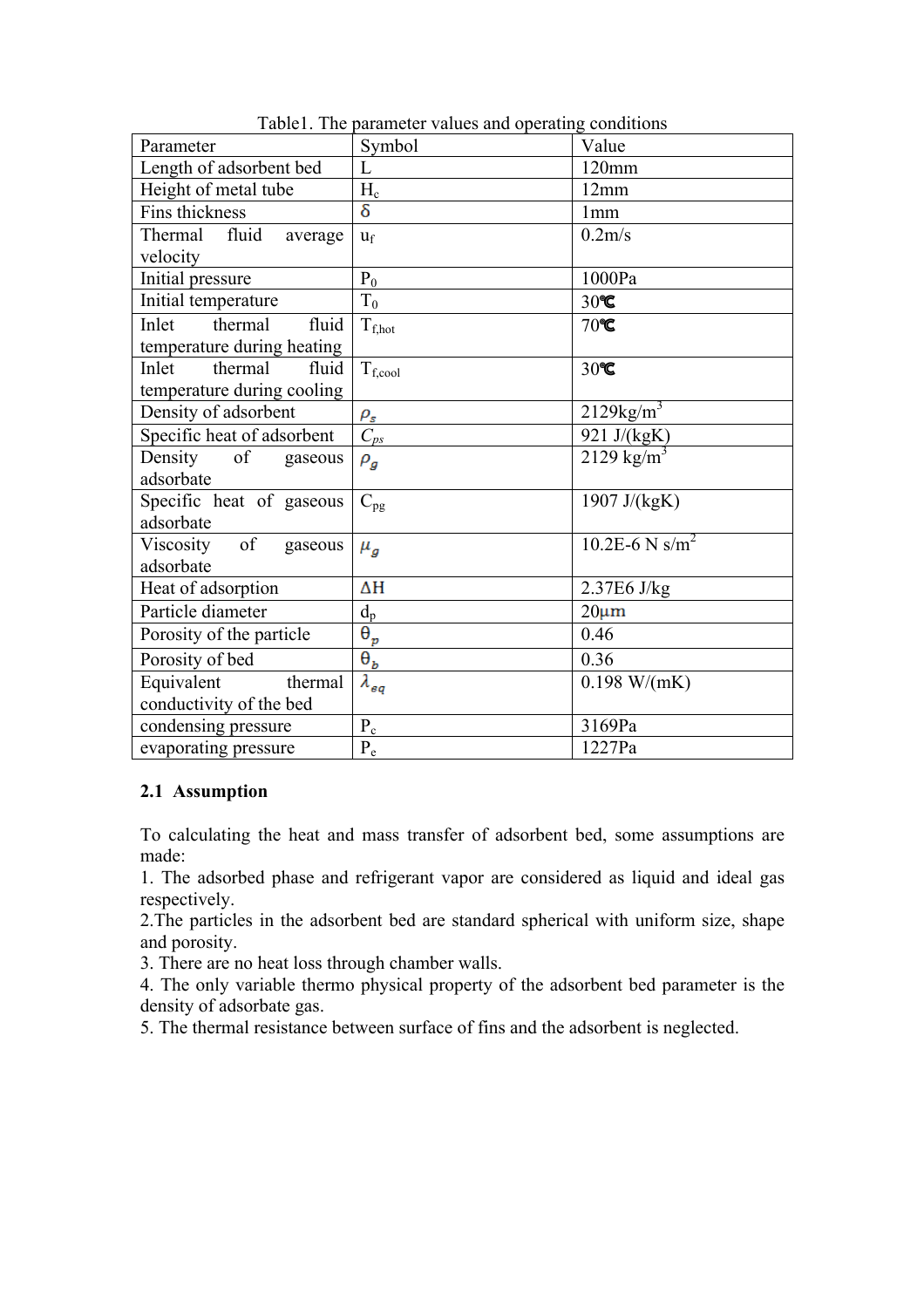#### **2.2 Governing equations**

Based on above assumptions, the governing equations are as follows: The conservation of energy for the thermal fluid can be written as:

$$
(\rho C_p)_f \frac{\partial T_f}{\partial t} + \rho_f C_{pf} \mathbf{U} \cdot \nabla T_f = k_f \nabla T_f
$$

The conservation of energy for the metal tube and fins is:  $2<sub>T</sub>$ 

$$
(\rho C_p)_m \frac{\partial T_m}{\partial t} = k_m \nabla T_m
$$
  
Energy balance for adsorbent is:  

$$
(\rho C_p)_{eff} \frac{\partial T_b}{\partial t} + \rho_g C_{pg} U_g \cdot \nabla T_b = k_{eff} \nabla T_b + \rho_b \Delta H \frac{\partial W}{\partial t}
$$
  
where
$$
(\rho C_p)_{eff} \text{ is the total heat capacity:}
$$

$$
(\rho C_p)_{eff} = \theta_b \rho_b C_{b,p} + (1 - \theta_b) \rho C_p
$$

$$
k_{eff} = \theta_b k_b + (1 - \theta_b) k_p
$$

and the intra-particle mass transfer resistance is considered using the linear dirving force model( Sakoda and Suzuki) $\frac{dw}{dt} = 15D_{so} \exp\left(-\frac{E_a}{R_u T_b}\right) / (R_p^2 (W^* - W))$ 

 $\overline{\partial t}$ 

in which  $D_{so}$  is a pre-exponent constant and  $E_a$  is the activation energy of surface diffusion with the value if  $2.54E-4m^2s^{-1}$  and  $4.2E4$  J mol<sup>-1</sup> respectively.

 $W^*$  is the equilibrium uptake at temperature  $T_b$  and pressure P.

$$
W^* = \frac{1.6E12 \cdot C_w}{[1 + (2E - 12 \cdot C_w)^{1.1}]^{1/1.1}}
$$

$$
C_w = Pexp(\frac{\Delta H}{RT_w})
$$

where  $\Delta H$  is the isosteric heat adsorption.

The refrigerant vapor superficial velocity is calculated by Darcy's law:

$$
\boldsymbol{U}_{g}=-\frac{K_{app}}{\mu}\nabla\boldsymbol{P}
$$

where the K<sub>app</sub>is calculated by the following equations(Bird et al., 1960;Lee and Thodos,1983;Ruthven,1984):

$$
k_{app} = k_d + \frac{\theta_p \mu}{\tau P} D_{eq}
$$
  
\n
$$
k_d = \frac{\theta_b^3 d_p^2}{150(1 - \theta_b)^2}
$$
  
\n
$$
D_{eq} = \left(\frac{1}{\sqrt{\frac{T_b^3}{M}} + \frac{1}{18.5d_{pore}\sqrt{T_b/M}}}\right)^{-1}
$$
  
\n
$$
0.02628 \frac{\sqrt{T_b^3/M}}{P\sigma^2 \Omega}
$$
  
\n
$$
d_{pore} = 0.6166d_p
$$
  
\n
$$
\tau = \theta_b^{-0.4}
$$
  
\nwhere  $\sigma = 2.641$  and  $\Omega = 2.236$ .  
\n
$$
P = \rho_g RT_b/M
$$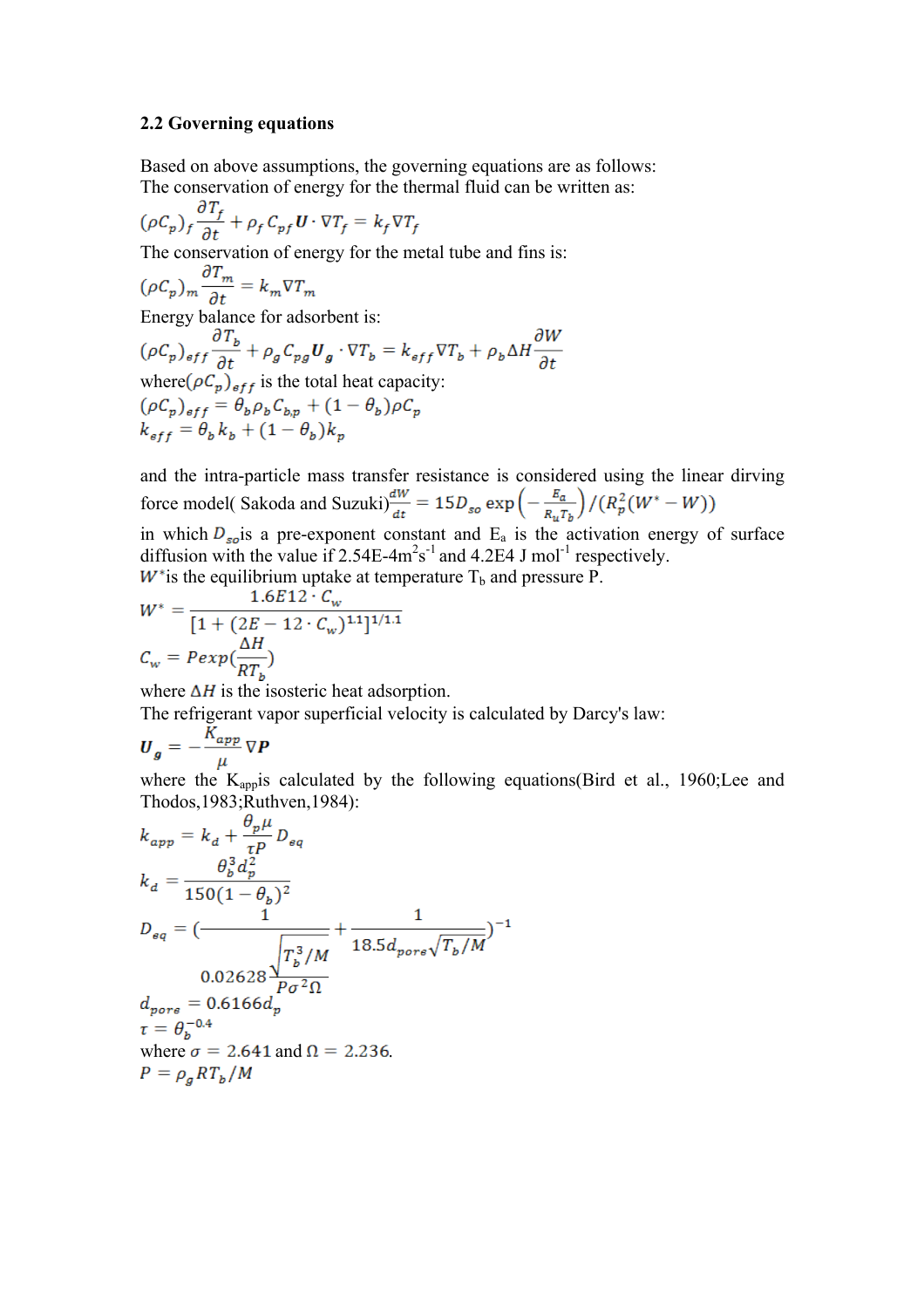### **2.3 Initial and boundary conditions**

 $T_f\Big|_{z=0} = T_{fhot}$  during the heating  $T_f\Big|_{z=0} = T_{fcool}$  during the cooling  $P_y\Big|_{y=h}^{\infty} = P_e$  when connected to the evaporator  $P_y|_{y=h} = P_c$  when connected to the condenser  $P_y|_{y=h} = P_b$  when closed  $P_b$  is calculated by the ideal gas state equation

### **2.4 Performances**

The heat that the adsorber absorbed during a cycle is

$$
Q_{in} = \int_0^{t2} (\rho u A C_p)_f (T_{fin} - T_{fout}) dt
$$

The mass flow rate of water vapor is calculated by

$$
m_w = \oiint_{\Sigma} \rho_g \ U_g dS
$$

Which S is area.

The heat extracted from the evaporator is

$$
Q_{\epsilon} = \int_{t_3}^{t_4} m_w [L_w - C_{p_f} (T_c - T_{\epsilon})] dt
$$
  
So the coefficient of performance  
 
$$
COP = \frac{Q_{\epsilon}}{Q_{in}}
$$
  
The specific cooling power  
 
$$
SCP = \frac{Q_{\epsilon}}{m_b t_{cycle}}
$$

**3. Results and discussion**

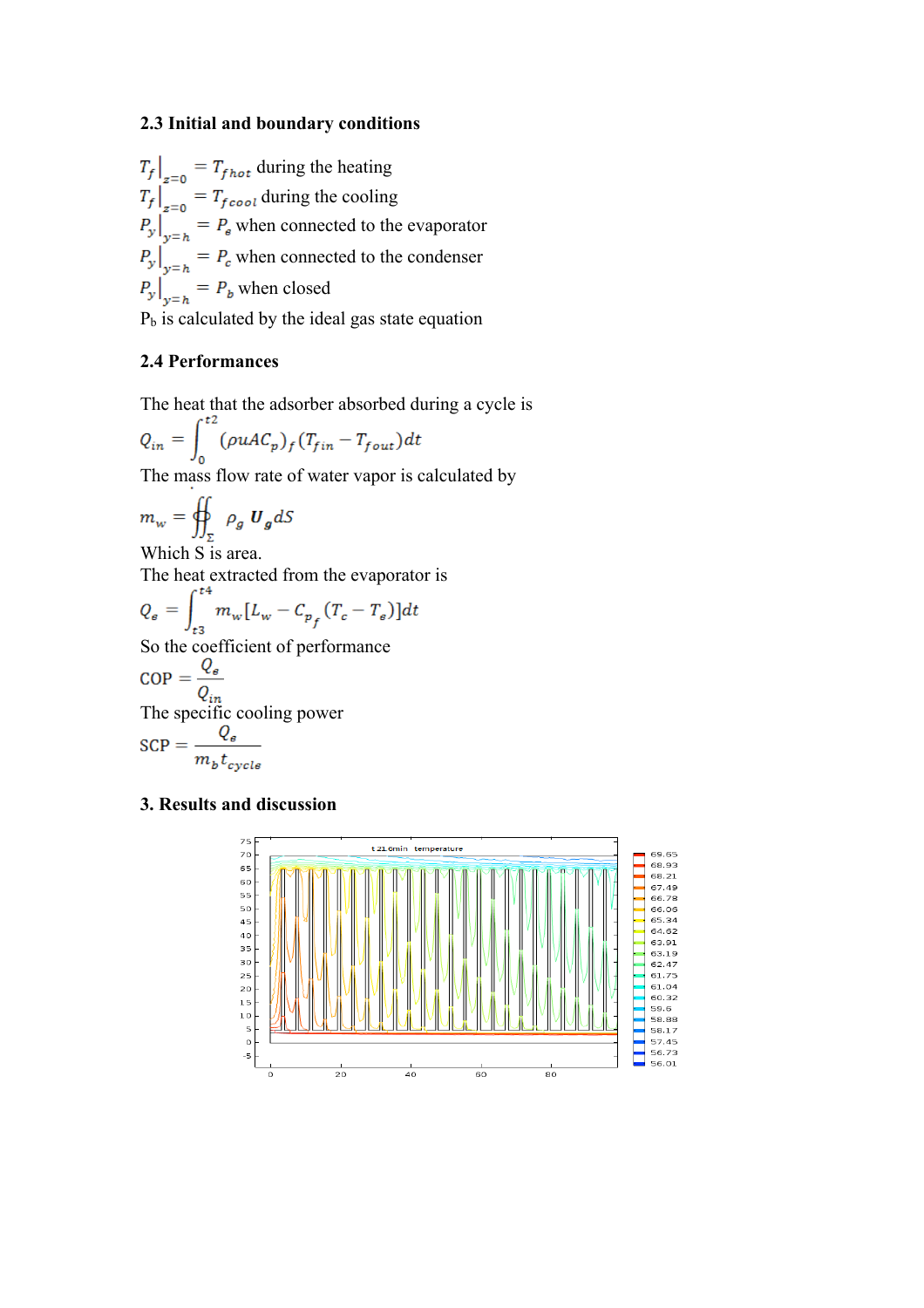

Fig.2 Flow field and pressure distribution of adsorbent bed

The heat and mass transfer in adsorbent bed is calculated by the software COMSOL Multiphysics. The effects of fin height and spacing on the bed performance are discussed in this study as follows.

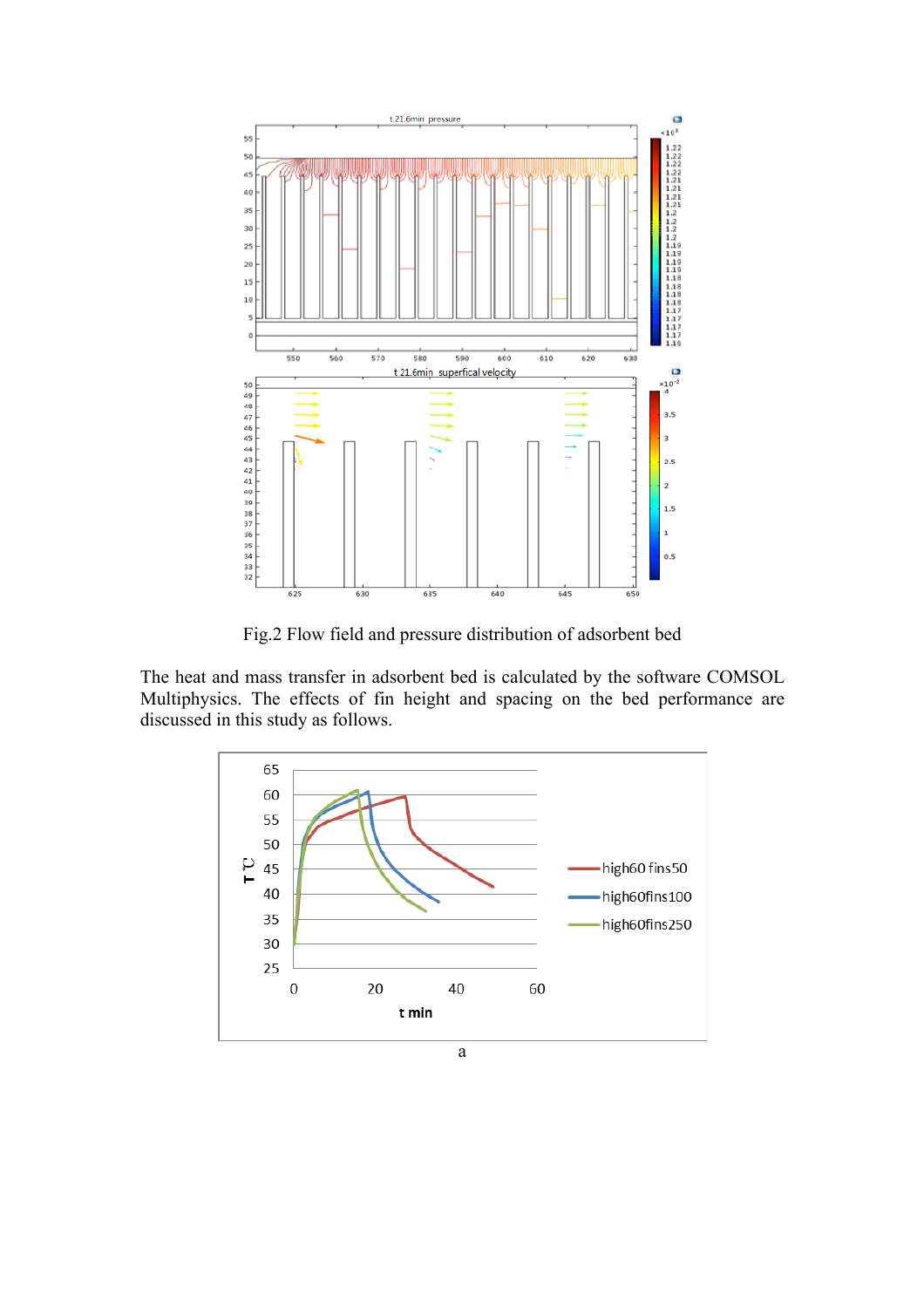



Fig.3 Comparing the time variations of the averaged bed for different numbers of fins (a) temperature, (b) pressure for bed and (c) average adsorbed amount

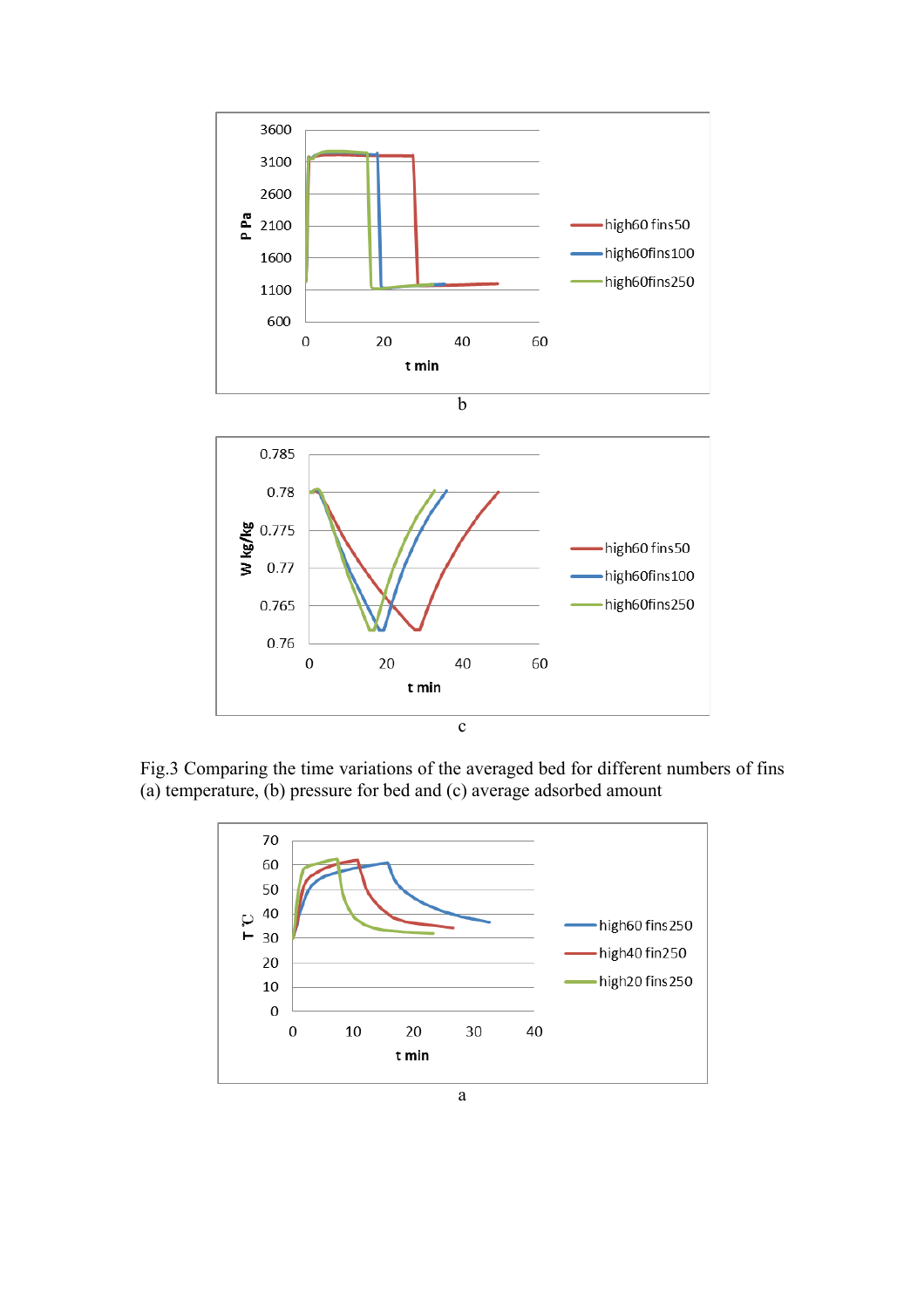

Fig.4 Comparing the time variations of the averaged bed for different height of fins (a) temperature, (b) pressure for bed and (c) average adsorbed amount

Form Fig.3 and Fig.4, it is clear that the cycle time is effected by fins geometry parameters acutely. The value of cycle time increase with the height of fins and decease with the number of fins. As we all known, the value of cycle time directly influents the SCP of chiller system. So in order to discuss the influence of geometry of fins on performance coefficients, it is necessary to demonstrate the COP and SCP as Fig.5 showed.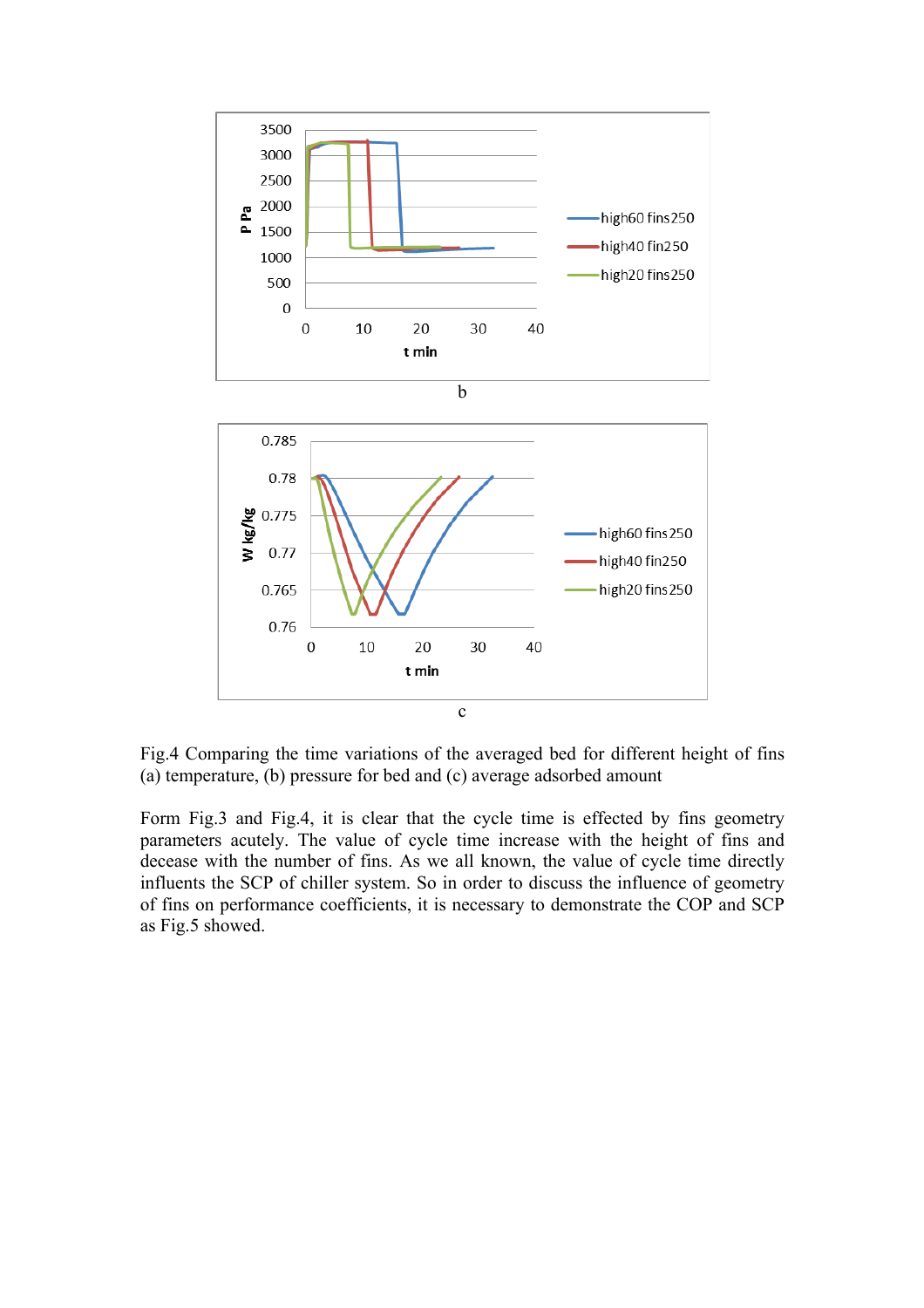

Fig.5 (a)variations of the COP and SCP with fins numbers with different fins height. (b) Variations of the COP and SCP with fins height with different fins numbers.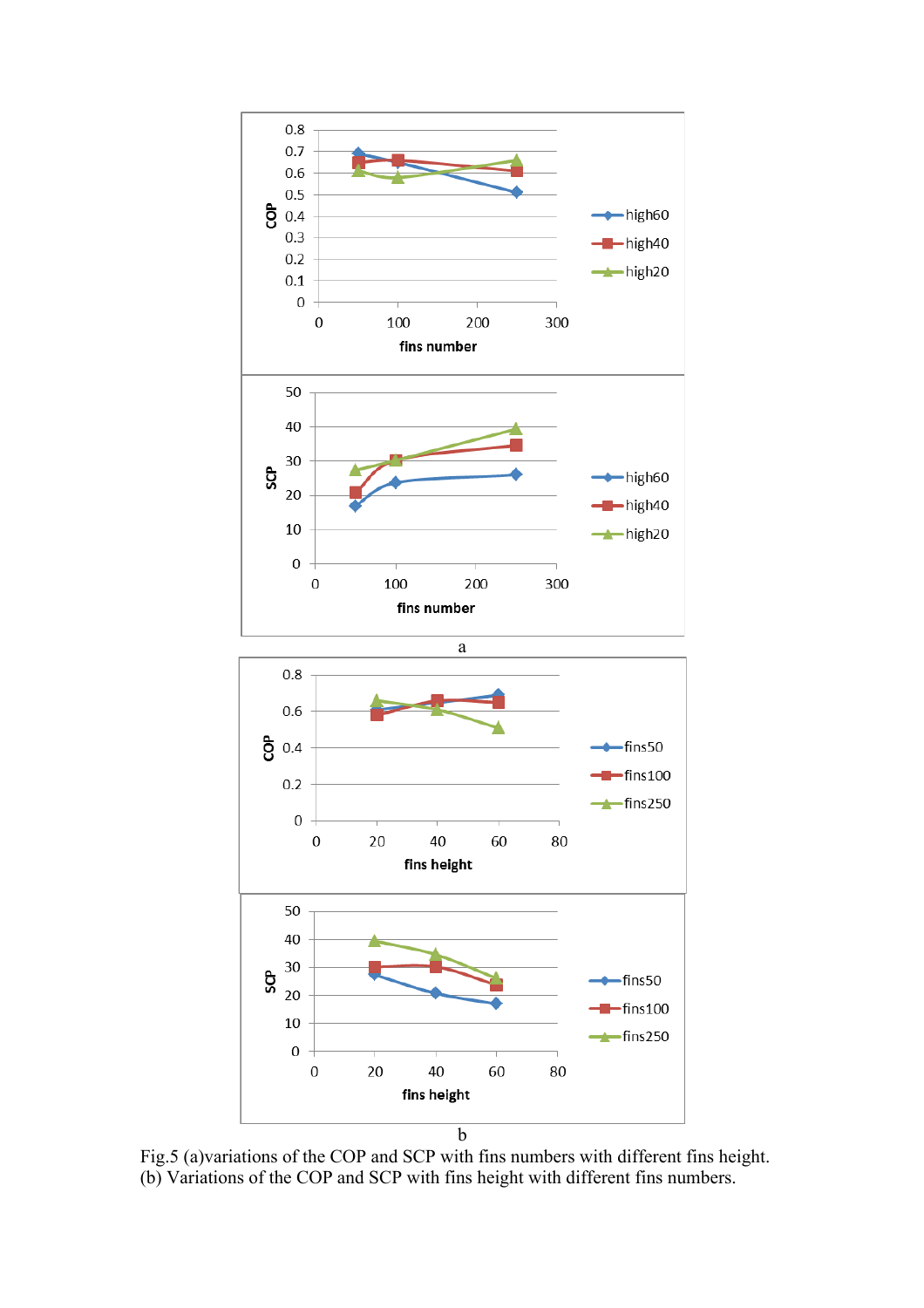It is obvious that the SCP increase with the fins numbers but decrease with the fin height. This can be clear explained by the cycle time as Fig.3 and Fig.4. The COP decreases with the decrement of fins numbers except at the condition which fins height is 20mm. in addition, the COP increases with the fin height except at the condition which fins number is 250. Therefor there is an optimization point considering the balance between COP and SCP.

# **4. Conclusion**

This paper presents a transient two dimensional modeling of a silica gel/water adsorption chiller employing fins to enhance transfer processes. The model can be employed to test the conditions with different geometry of fins such as height and spcing (fins numbers). The cycle time, SCP and COP is also calculated in this paper.

## **Acknowledgements**

The project was financially supported by the Scientific Research Project of Beijing Ed ucational Committee (Grant No. 004000546315527) and Scientific Research Project o f Beijing Advanced Innovation Center for Future Internet Technology. The authors ar e grateful for the support of these sponsors.